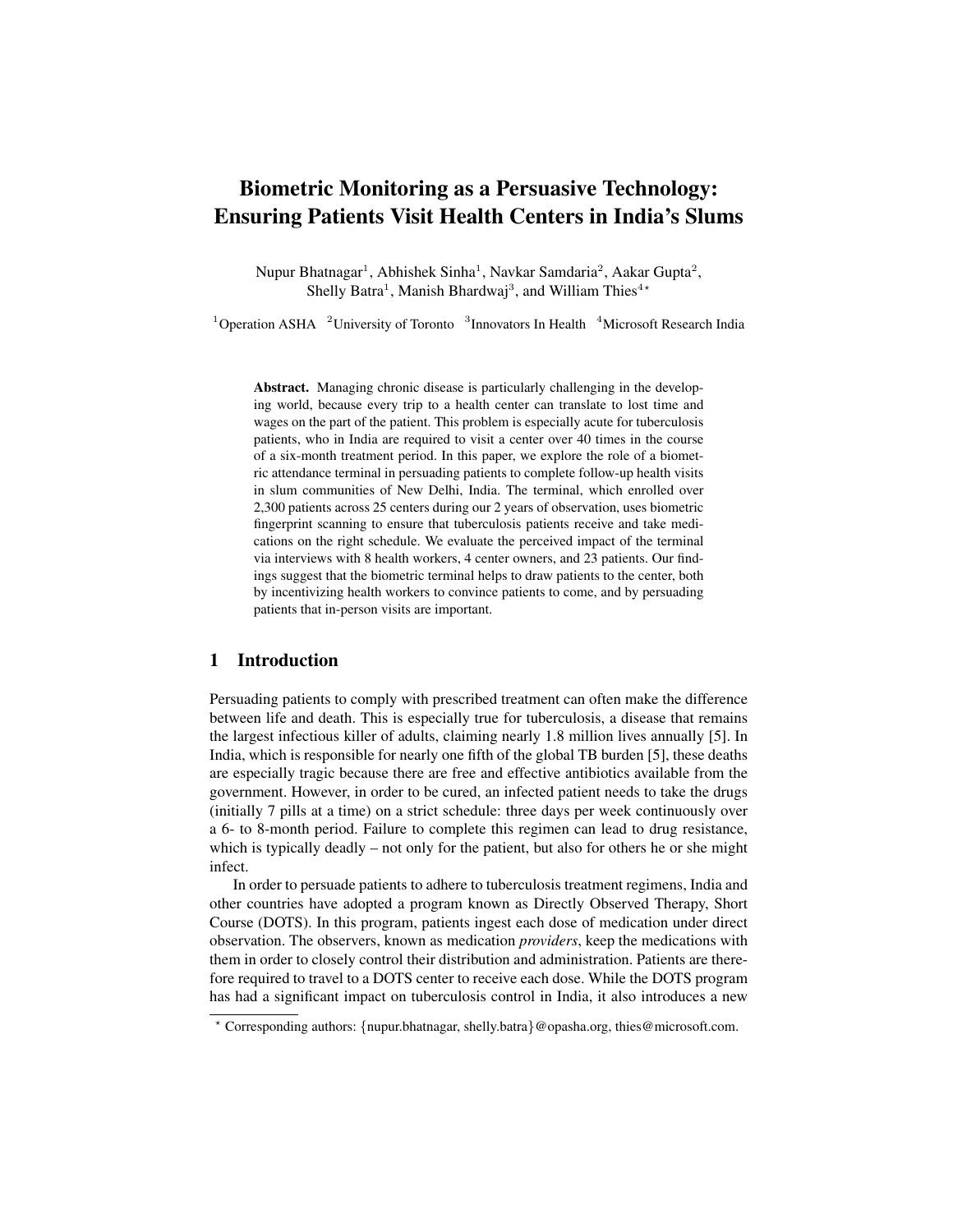challenge, which is to persuade patients to make regular visits to the center. Due to myriad factors spanning education, travel, work schedules, side effects, and forgetfulness, it remains difficult to convince patients to visit the center regularly, thereby jeopardizing their treatment outcome.

To address this problem, we designed and deployed a biometric attendance terminal that uses fingerprinting technology to record every visit that a patient makes to a health center. Every day, the visitation log is uploaded via SMS to a central location, where program managers can analyze the data and offer targeted counseling or supervision for patients who have missed their dose. We deployed this terminal across 25 tuberculosis treatment centers in slum communities in urban India. To date, our deployment spans 2 years and encompasses over 2,300 patients. We evaluated the impact of the terminal via interviews with health workers, center owners, and patients.

Our results indicate that health workers perceive the biometrics platform as improving patient attendance at the health center, thereby improving their medication adherence and prospects for recovering from TB. One of our key findings is regarding the impact of biometrics on the social dynamics between health workers and patients. While we expected the terminal to strain the trust of this relationship, due to the vigilant monitoring introduced, our anecdotal evidence suggests the opposite. In their conversations with patients, health workers describe the biometric platform as a common adversary to which they are also bound, thereby creating empathy in the patient and persuading them to make regular visits out of solidarity with the health worker. While some health workers and patients acknowledge that biometrics can cause inconvenience, and not all patients are able to explain the purpose of the system, these drawbacks are minor compared to the benefits cited. Overall, our findings suggest that biometric attendance tracking can play a positive role in promoting healthy behaviors in low-income settings.

# 2 Related Work

Ensuring that patients adhere to prescribed medication is a pressing global problem that has been studied extensively [9]. A review of interventions seeking to improve adherence found 17 programs that had statistically significant effects on treatment outcomes [6]. Successful interventions were usually complex, incorporating more convenient care, information, counseling, reminders, self-monitoring, reinforcement, family therapy, and other forms of additional supervision or attention. However, none of these studies addressed adherence to TB medications in a developing-country context.

Even under directly-observed treatment regimens, it is recognized that many factors prevent adherence to tuberculosis medications [2]. A study focusing specifically on the Indian context found that men dropped out of treatment because the visits jeopardized work and earning opportunities, while women dropped out due to housework and the strain of keeping their condition secret, particularly when women's movement outside of the home is questioned [8]. Prior researchers have worked to improve DOTS therapy using videophones in place of in-person visits [3], a strategy that is judged to save costs in the United States but is still prohibitively expensive in the context of slum communities in India. Researchers have also worked to reduce the need for DOTS by using medication monitors to log self-administered doses [7], though this approach remains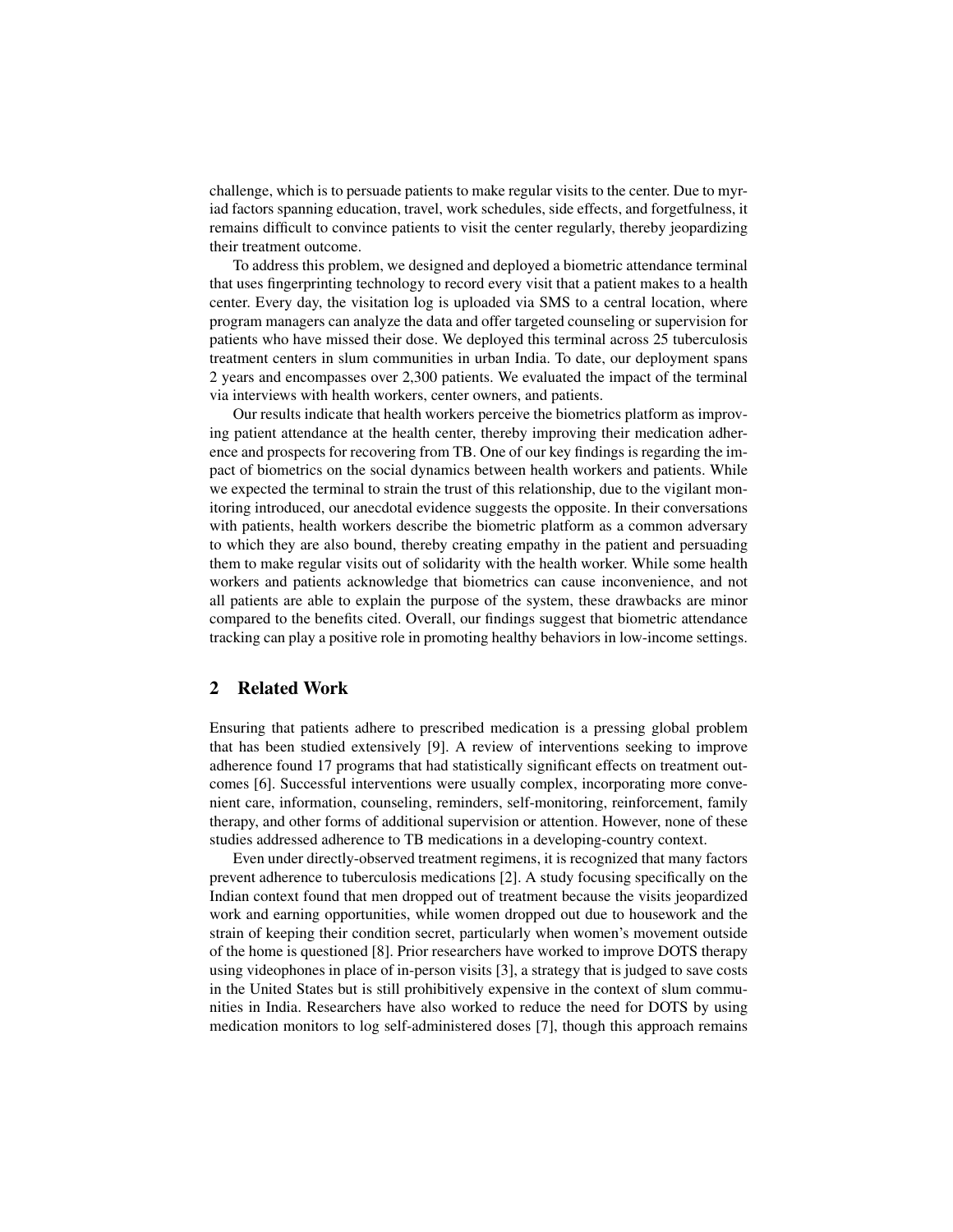controversial amongst policymakers due to the difficulty of monitoring treatment and also the potential resell of government-funded TB medications. Prior work in persuasive technology has also explored the design of an electronic medication monitor [13].

Biometric technologies are receiving increasing attention as a means to verify the delivery of social services to underprivileged populations. This dialogue is especially relevant in India, where the UID (Unique Identification) project aims to provide a unique biometric identity to each of the 1.2 billion citizens of the country. Proponents of UID point to numerous benefits for poor communities, including increased access to bank accounts, decreased waste due to undeserved welfare payouts, and, recently, increased access to healthcare. The UID authority goes so far as to say that "health related development schemes could offer a killer application for the UID" [14]. However, this claim is not without controversy. Critics from academia, the media, and the public sphere have been vocal in questioning the role of biometrics in healthcare delivery. One researcher concludes that "the UID scheme has thus little to offer for improvement in the public health situation in the country" [11].

While the debate regarding the role of biometrics in healthcare delivery is becoming increasingly relevant, and increasingly polarized, there is surprisingly little scientific evidence regarding the impact of biometrics on real-world health programs. Research on biometric identification in the developing world has focused on health clinics in South Africa [12], anti-retroviral therapy in Malawi [16], clinical trials in Vietnam [4], and tracking of nomadic pastoralists in Chad [15]. However, to the best of our knowledge, there is no prior study that examines the interplay of biometrics and healthcare delivery for low-income populations in India. This paper seeks to fill this gap by examining a large-scale deployment of biometric technologies in health clinics in slum communities.

## 3 Biometric Attendance Tracking

The context for our project is a tuberculosis treatment program run by Operation ASHA (OpASHA), one of the premier TB treatment organizations in the world. OpASHA serves over 8,000 patients across 11 Indian states, including a longtime focus on slum communities in Delhi. They utilize a highly innovative model that includes all the elements of government DOTS programs, as well as some additions. In an OpASHA DOTS center, there are two actors: a *provider* and a *counselor*. The provider is a member of the local community who offers physical space for use as a DOTS center throughout the day. The counselor is a full-time OpASHA employee who administers medication for several hours per day from the provider's location, and also delivers doses to patients' homes when they fail to come to the center. Since patients visit centers only 3 days per week, counselors typically are responsible for two centers, which they visit on alternate days. While OpASHA's model has been highly successful, they sought to improve the transparency of DOTS center operations to enable them to scale across India and other countries.

#### 3.1 Technology Design

Our approach in this project is to utilize a biometric fingerprinting terminal to provide a transparent and tamperproof record of which doses of TB medication are administered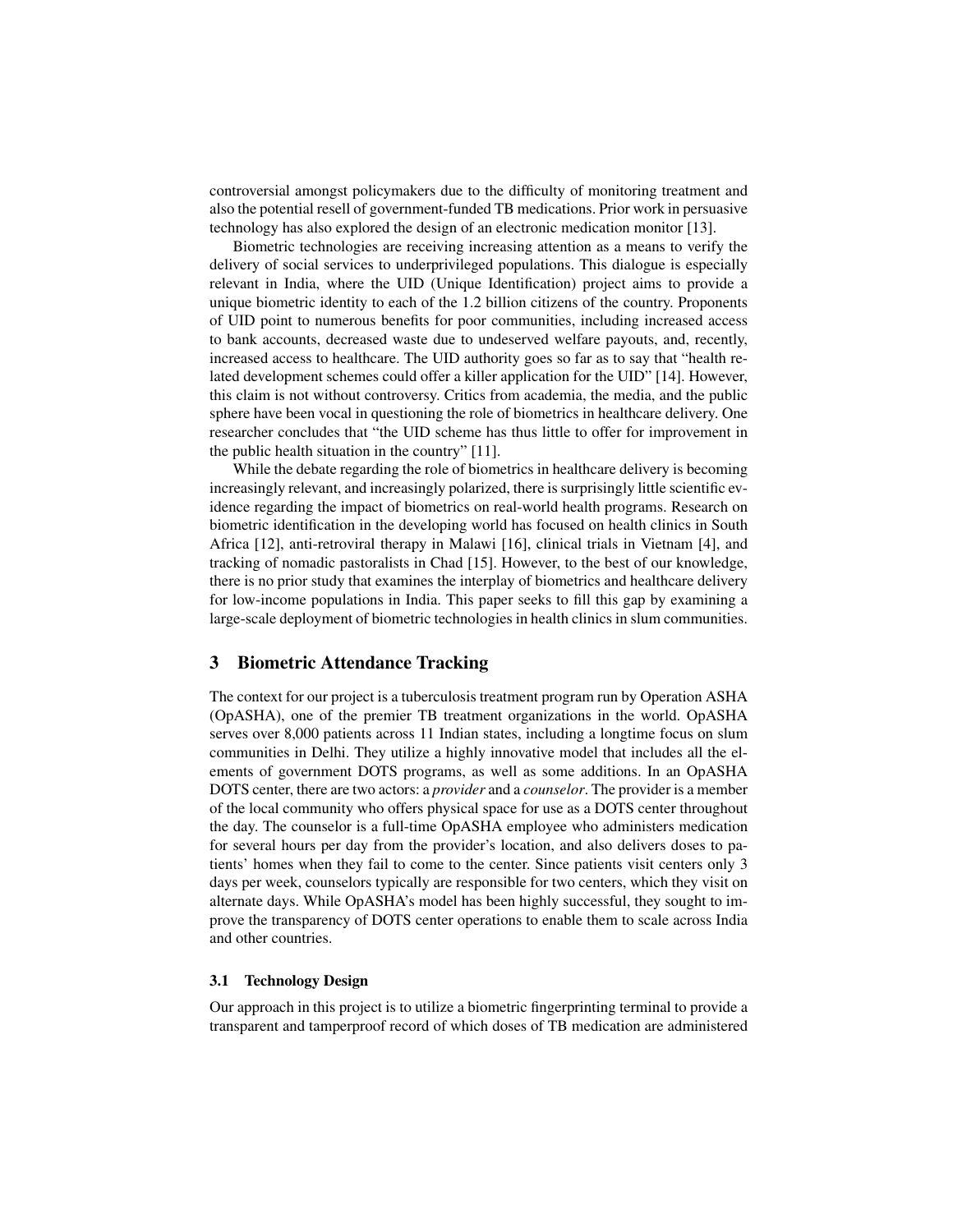

Fig. 1. Overview of our biometric attendance system.

to a patient under supervision of a health worker. While similar records are recorded on paper today, they are widely regarded as being unreliable and unrepresentative of daily operations; also, they are difficult to promptly aggregate and analyze. Using a biometric terminal with daily uploads to a central location, it becomes possible for program managers to identify missed doses as soon as they occur, and to respond with improved counseling or supervision.

The technical details of our system have been described in a prior publication [10]. Briefly, the system consists of three components: a netbook computer, a biometric fingerprint reader, and a GSM modem (see Figure 1). When patients visit the center, they scan their fingerprint, and the system logs their visit. At the end of the day, the history of visits is uploaded via SMS to a server, where it becomes available for visualization and analysis by program managers.

#### 3.2 Technology Deployment

The biometric terminal was deployed to all 17 of Operation ASHA's centers in Delhi and, starting in October 2011, to 8 centers in Jaipur (see Figure 2). In this process, the terminal was taken up by 13 counselors and enrolled over 2,300 patients. Since there is a separate terminal for each counselor and provider, we deployed a total of 38 terminals.

Deploying a new technology at this scale in a resource-poor environment is no small feat. Training the counselors and attaining their commitment to the system was the first hurdle. During training, we dispelled fears, such as the counselors being replaced by the computers or being micro-monitored by the management. As counselors had limited exposure to computers, they thought they might damage the system and were hesitant to use it. We needed to hold multiple training sessions, and offered on-site help for initial patient enrollment, before counselors were comfortable using the system on their own.

The second hurdle that emerged over time was the recognition accuracy of the fingerprint reader. Though we used a state-of-the-art device (the Digital Persona U.are. U4500), our conditions were very demanding, as our low-income clientele often had calloused fingers, and we were also using the reader to identify them without any assistance (i.e., the system *identified* patients based on their fingerprint, rather than *verifying* their fingerprint relative to another form of identification.) Though mis-recognitions were relatively rare, we aimed to eliminate them entirely. We accomplished this by requiring two fingerprint scans per patient. If the system matches the print to the same person on both trials, then they are logged in as that person. Otherwise, the patient is asked to try again until two successive scans are consistent.

The final challenge in our deployment was dealing with various software and hardware failures of the laptops, spanning computer viruses, power surges, physical damage,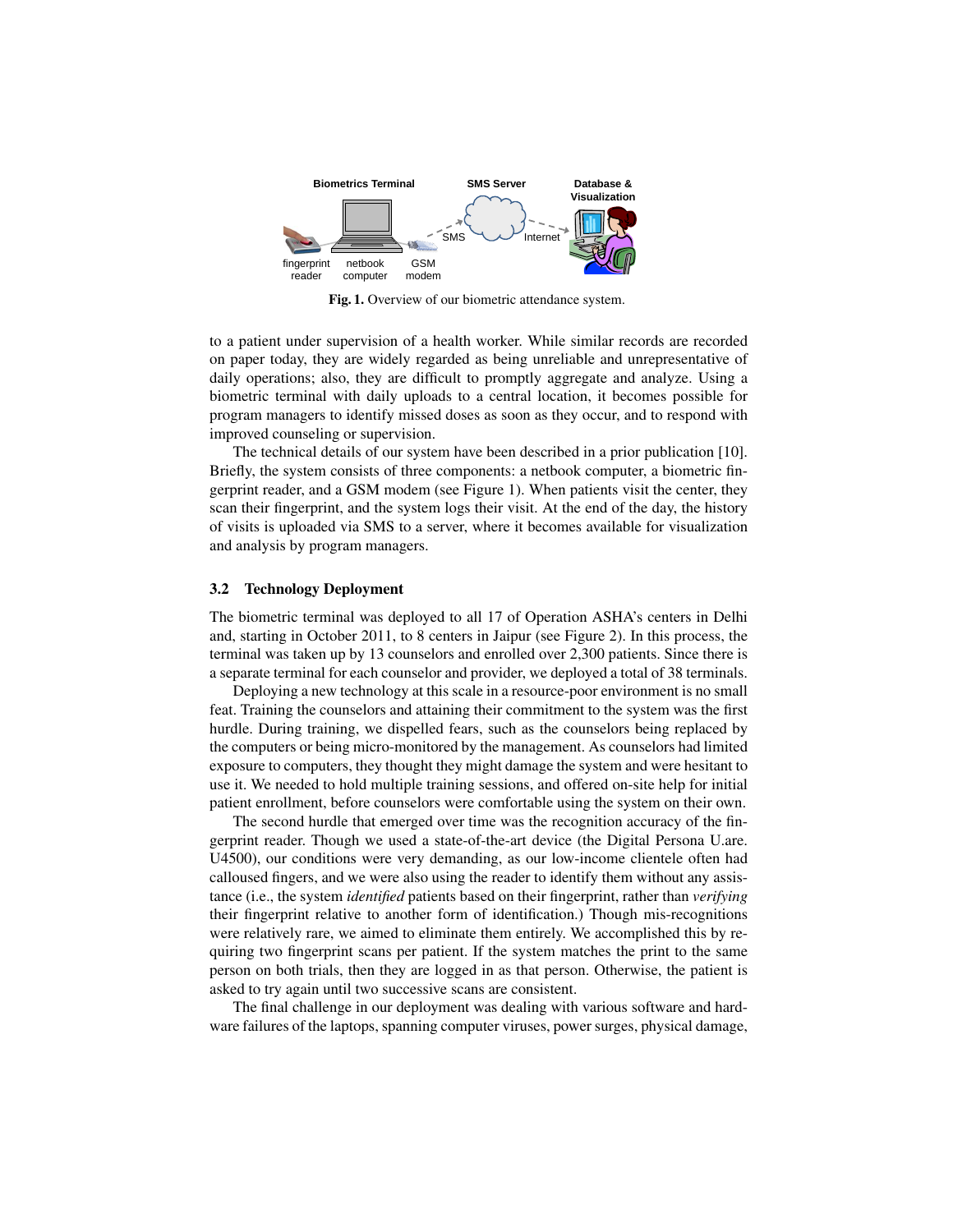

Fig. 2. Deployment timeline of the biometrics terminal.

and bugs in our initial platform. Of these, computer viruses proved to be the biggest challenge. Despite its intended use as a healthcare platform, we learned the laptops were frequently used for entertainment purposes during off hours, introducing viruses via USB thumb drives. While antivirus software proved insufficient to curb the issue, we eventually stabilized the systems by using Windows Steady State to prohibit most types of changes from being stored to disk.

# 4 Perceived Impact of Biometrics

Our goal in this study was to evaluate the potential of biometrics to improve health outcomes in a tuberculosis treatment program. While the ideal methodology for such a study would be to conduct a randomized controlled trial and measure the impact of biometrics on missed doses, default rate, and cure rate, such a trial is beyond the scope of our initial investigation. While we did examine these outcomes across the centers studied, the sample size was too small, and there were too many confounding factors, to identify any statistically significant effect of the intervention. While we look forward to conducting a more rigorous trial in the future, in this work we focus on qualitative feedback as an indicator of the potential impact of the biometric system.

## 4.1 Methodology

To understand the perceptions of the biometrics technology by various stakeholders in the treatment program, we conducted semi-structured interviews with 8 counselors, 4 providers, and 23 patients. Interviewers were conducted by the first author, a technology officer of Operation ASHA, who had led the deployment of biometrics over the previous 15 months and was already known to the counselors and providers. While the interviewer made every effort to remain impartial, some participants' responses may have been biased by a desire to please the interviewer. We revisit this issue in Section 5.

Interviews were conducted over two months (Jul-Aug 2011) and took place in either the DOTS center or the Operation ASHA office. Interviews were done in Hindi and typically lasted between 10 and 45 minutes. The audio was recorded and later transcribed and translated to English. The authors then analyzed the (anonymized) English transcripts for common themes and patterns, which are summarized below.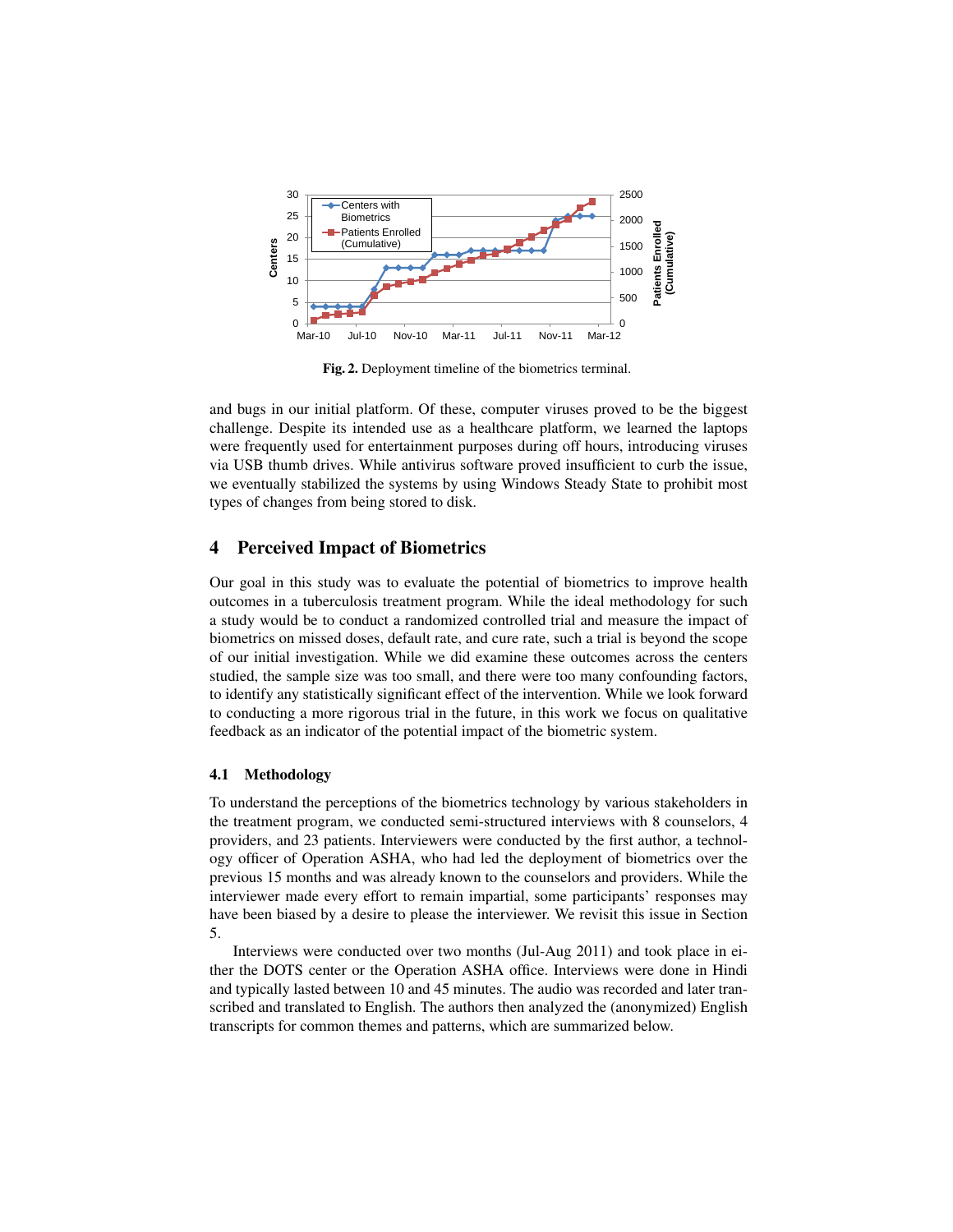

Fig. 3. Counselors' agreement with interview statements.

#### 4.2 Perceptions of Counselors

We interviewed eight counselors, spanning all of Operation ASHA's active centers in Delhi. Counselors were predominantly female (one was male), had an average age of 27, and had an average household income of Rs. 14,500 (\$295) per month. Counselors were relatively well-educated, with all completing 12th standard and three holding a B.A. Most counselors (5 out of 8) had some training with computers, usually via a 3 to 12 month course. However, only a fraction of counselors (3 out of 8) had any realworld experience with computers. All counselors owned a mobile phone, as well as a TV. Counselors were employed with Operation ASHA for an average of 1.6 years (min 6 months, max 3.3 years) at the time of our interviews. They had been using biometrics in their centers for an average of 7 months (min 4 months, max 1.1 years).

*Biometrics helped to persuade patients to come to the center.* Of all the points cited in favor of biometrics, counselors were most vocal about the benefits in drawing patients to the centers. Ensuring regular meetings between patients and counselors is the cornerstone of the DOTS treatment protocol. However, these meetings often break down. In the words of one counselor, "Many patients want unsupervised doses and when I refuse they even offer me money. They don't want to come to the center, but send someone else in their place."

As illustrated in Figures 3a and 3b, counselors are almost unanimous in feeling that the biometrics caused more patients to visit the centers, and also reduced the likelihood of sending medication home with a different person (the 'proxy'). One counselor explains this benefit as follows:

Earlier someone else would come with some excuse and pick the medicine. We could not argue too much because the patients would threaten to quit the treatment or worse skip medication. Now even they realize that it's a rule from the government and they can't avoid it. The patients have become more active and we have also become more alert and vigilant.

We gathered numerous anecdotes in which counselors believed that certain patients would not have visited the centers if it weren't for the biometric devices. For example: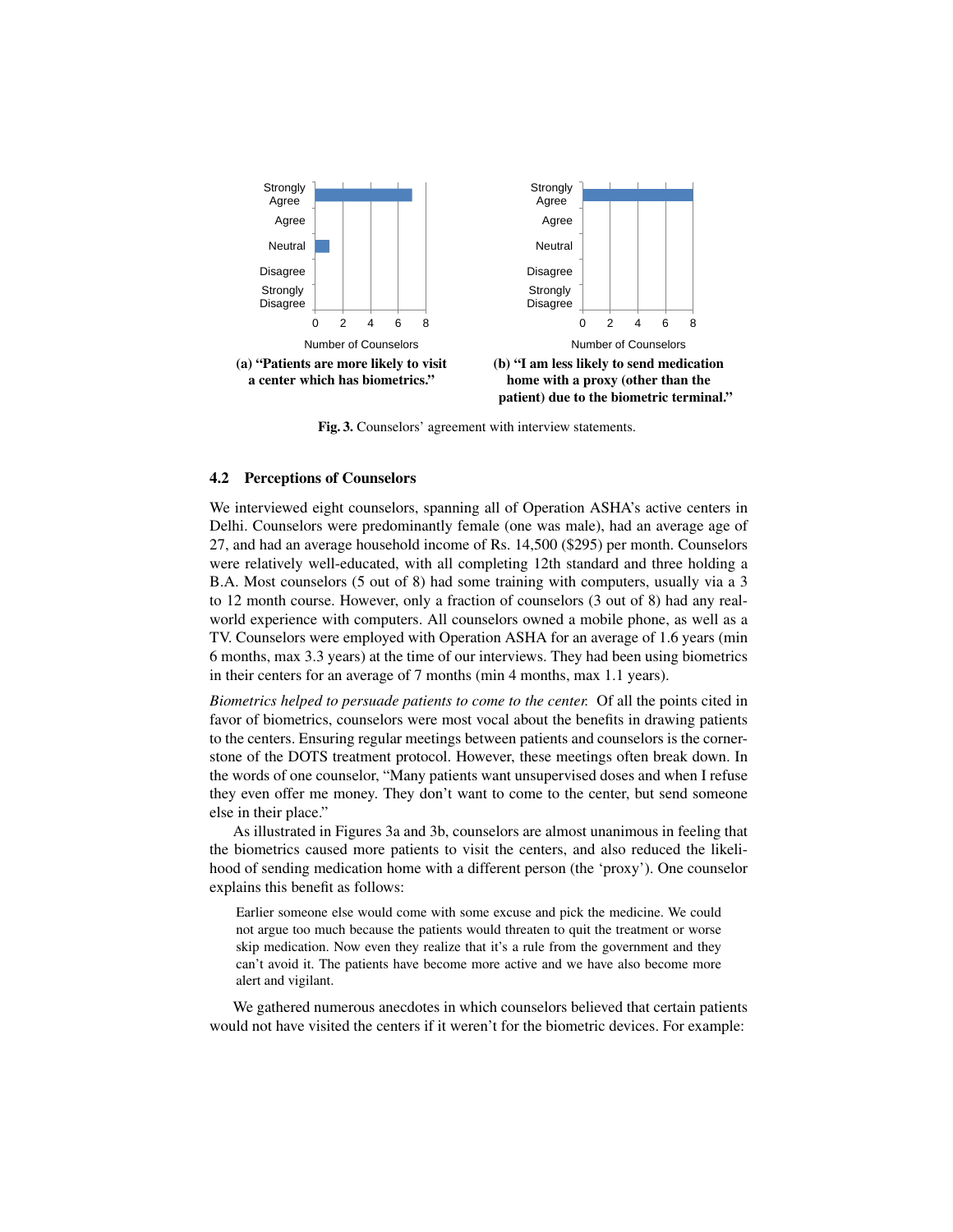N. was pulmonary positive and was also very sick. He lived very far off and was not ready to come to the center. I went to his house for first counseling session and registered him in the laptop. I motivated him, giving the reason of biometrics. So for almost a month till he was too sick to walk, he came with an attendant on a rickshaw. He was excited to see biometrics and kept coming in regularly to give his fingerprint. He was fit to move about within 2 months.

Even when patients are in better health, obligations such as work can prevent them from visiting the centers. The biometric devices have also been effective in drawing such patients in. As noted by one counselor, "A patient goes on motorcycle to Noida for work [consuming his entire day] and wanted someone else to collect his doses. When I showed him the fingerprint device and told him that it would not be possible, he took half day off on 3 days of the week."

In other cases, it is the counselor who takes extra measures to ensure that medication is delivered. For example, one counselor took regular trips to a patient's residence to ensure that their interaction was logged: "There is a handicapped patient who is unable to come to the center. And he wants unsupervised doses. Since I can't give it to a proxy but still I want to give him DOTS, I go myself every time and take his fingerprint."

The biometrics also had an interesting and unexpected impact on counselor-patient interactions. Previously, counselors alone were responsible for enforcing the DOTS protocol, and if patients disliked the protocol, they directed their negative feelings at the counselors. However, upon introducing the biometrics, it became clear to patients that both counselors and themselves were subject to monitoring by a higher authority (the central office), thereby reducing tensions between counselors and patients. In the event of a dispute, counselors can 'blame' the biometrics for enforcement of the protocol, while retaining good relations with the patient. In the words of one counselor, "All patients come to the DOTS center, some out of consideration for me as I have told them that I get scolded if scans are not taken." Another counselor confirms, "If a patient doesn't want to come and gives the excuse of going for duty, I tell them that this is important and that this record goes to the office. This becomes a reason for them to visit the center."

*Counselors viewed biometrics as improving the treatment program.* Overall, the counselors were in broad agreement that the biometric attendance terminals were improving the main activities of the treatment program, namely 1) enforcing adherence to DOTS, as patients were more likely to visit the centers themselves instead of sending a 'proxy', and 2) helping counselors to identify and follow-up with patients who had not yet visited on a given day. Together, these benefits also imply that counselors had more interaction with patients, further improving care. Figure 4a illustrates that 7 out of 8 counselors felt strongly about the overall improvement to the program.

One of the key benefits is ensuring that patients retrieve their own medication, as summarized by one counselor: "It has benefited us. Our interaction with the patient increases because the patient is forced to come to the center." Another counselor emphasizes the book-keeping benefits of biometrics: "I would be lost without biometrics. I would not know how many patients to expect that day, how many and who have already visited the center."

The counselor responsible for the neutral reply in Figure 4a was frustrated by some technical difficulties in registering and recognizing patients on the terminal. However,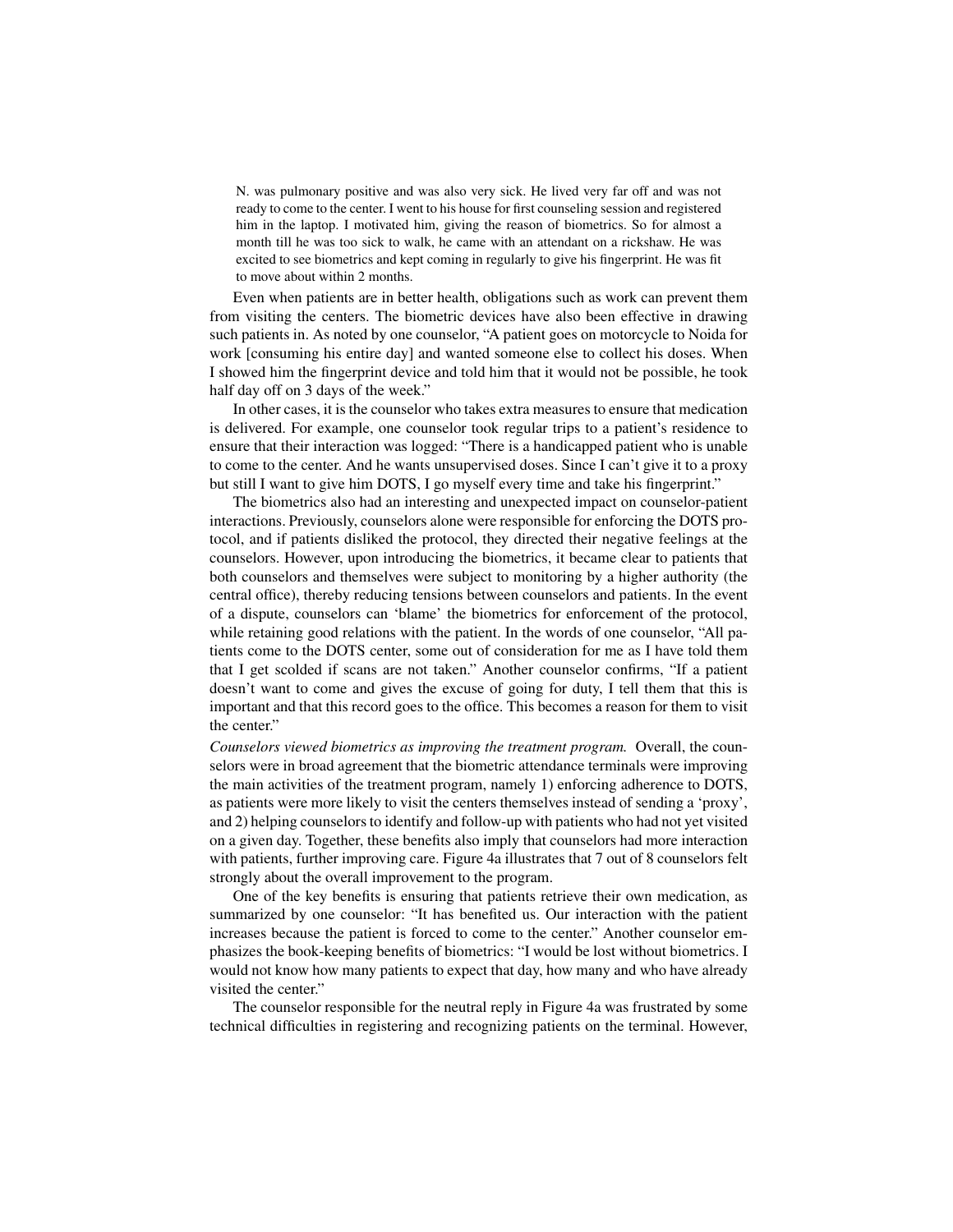

Fig. 4. Counselors' agreement with interview statements.

this same individual "strongly agreed" that medication was less likely to be sent by proxy when using the biometrics.

*Counselors earned more respect using biometrics.* In addition to benefiting the treatment program, the biometric devices also offered auxiliary benefits to counselors. As summarized by one counselor, "I have started getting more respect from all" since the introduction of the laptops. Another counselor explained, "Now that I have this laptop the patients give me double respect. When I go into the field even the neighbors of the patient flock around and think I am coming from a big hospital because I carry a laptop. So they listen carefully and even ask questions."

Two counselors noted increased respect within their families, as well. One counselor said, "In my family, now my value has increased. My hubby did not like that I was working among TB patients. They feel good now that I have been given this responsibility [of a laptop]."

While these perceptions do not directly impact patients, they are important for the uptake of biometric devices within the organization. The success of the biometric program ultimately rests with the counselors, who are the main mediators of the technology. As it often requires patience and perseverance for them to learn how to use the technology, the respect gained can provide an important incentive and reward for carrying through with the program.

*Biometrics increased the amount of work for some counselors.* While the feedback from counselors was largely positive, our discussion would not be complete without considering the possible drawbacks of biometrics. One area that could be improved further is the efficiency of counselors with the technology. As illustrated in Figure 4b, counselors had mixed opinions as to whether the biometric devices enabled them to do their jobs more quickly.

There are several explanations for this result. First, as the biometric technology is in a pilot stage, we are currently requiring counselors to maintain *both* paper and electronic records, so that the paper records can serve as a backup in the event of any unexpected behavior from the biometrics software. As stated by one counselor, "Biometrics has doubled my work as I have to maintain both the records now."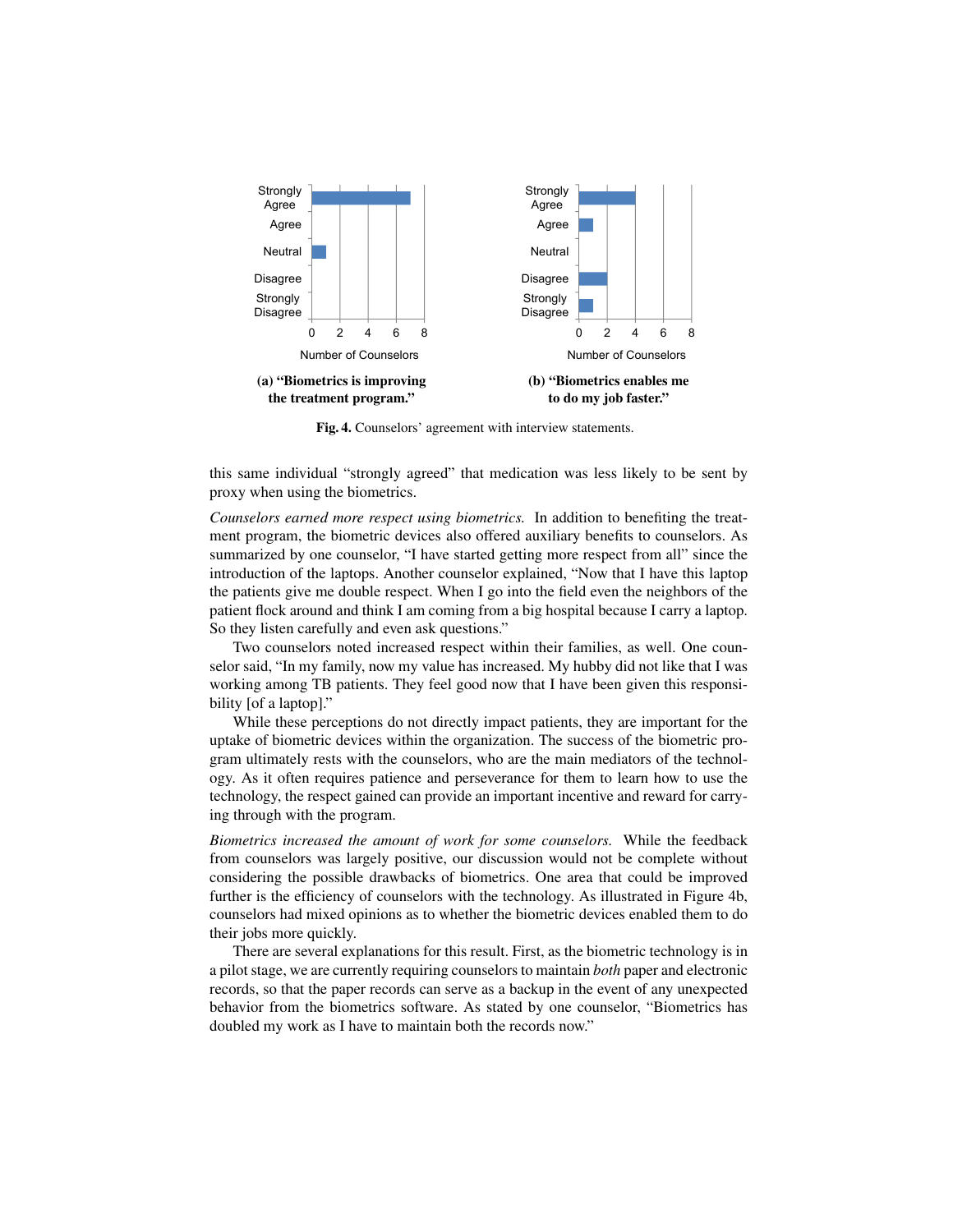Another potential challenge to the acceptance and sustainability of the biometrics is that it holds counselors accountable for very strict adherence to the treatment protocol. When asked if she would be happy if the biometric system is withdrawn, one counselor replied, "I will be happy because I am under a lot of tension that if patients are not given unsupervised doses, they will quit and come in default and if I give unsupervised then they will come in the missed dose list." While adherence to the protocol is critical for successful implementation of DOTS, counselors who were previously unaccustomed to monitoring could find it more stressful to be subject to constant auditing via biometrics. We expect that this feeling may prove to be different amongst new counselors, who did not have prior experience in an unmonitored treatment scenario.

#### 4.3 Perceptions of Providers

We interviewed four providers. Providers were male, had an average age of 36 (min 30, max 43) and had an average household income of Rs. 17,500 (\$389) per month. All providers had a health diploma. Half had some background with computers, while half had some informal knowledge; none had received formal training. All providers owned mobile phones and TVs. Providers had worked with Operation ASHA for an average of 1.5 years (min 6 months, max 4 years) and had been using biometrics in their centers for an average of 11 months (min 5 months, max 1.25 years).

*Providers believed that patients were more likely to visit due to biometrics.* Like the counselors, providers perceived that the presence of biometrics increased the likelihood that patients would visit their DOTS center. Three out of four providers strongly agreed with this idea, while one was neutral. One provider said, "I think it a very good initiative. This has helped us convince more patients to come to the DOTS center. Initially the counselor went to some patients' homes to take the fingerprints. Now the patients understand that it is important that the records in the laptop are up-to-date. So they come without much ado."

Because more patients visit the DOTS center during the daytime, there are fewer after-hours visits for the provider to handle. One provider said, "The counselor makes sure that she gets most of the fingerprints when she is on duty and there are fewer patients that are left pending for the day."

*Providers preferred to have the biometrics in their centers.* Overall, providers were strong advocates of the biometrics program. Three out of four providers strongly agreed that they prefer to keep the technology in their centers, while one was neutral. It is not obvious that providers would have this sentiment, since they are held liable for a laptop that is kept on the premises at all times. They were responsible for keeping it safe from theft and tampering.

#### 4.4 Perceptions of Patients

We interviewed 23 patients (11 male), who were members of slum communities. Seven were illiterate, while the rest had completed an average of 9 years of schooling. The majority of female patients (9 of 12) were housewives. Other patients were students (n=4) or employed in small jobs such as selling vegetables or helping in an office. The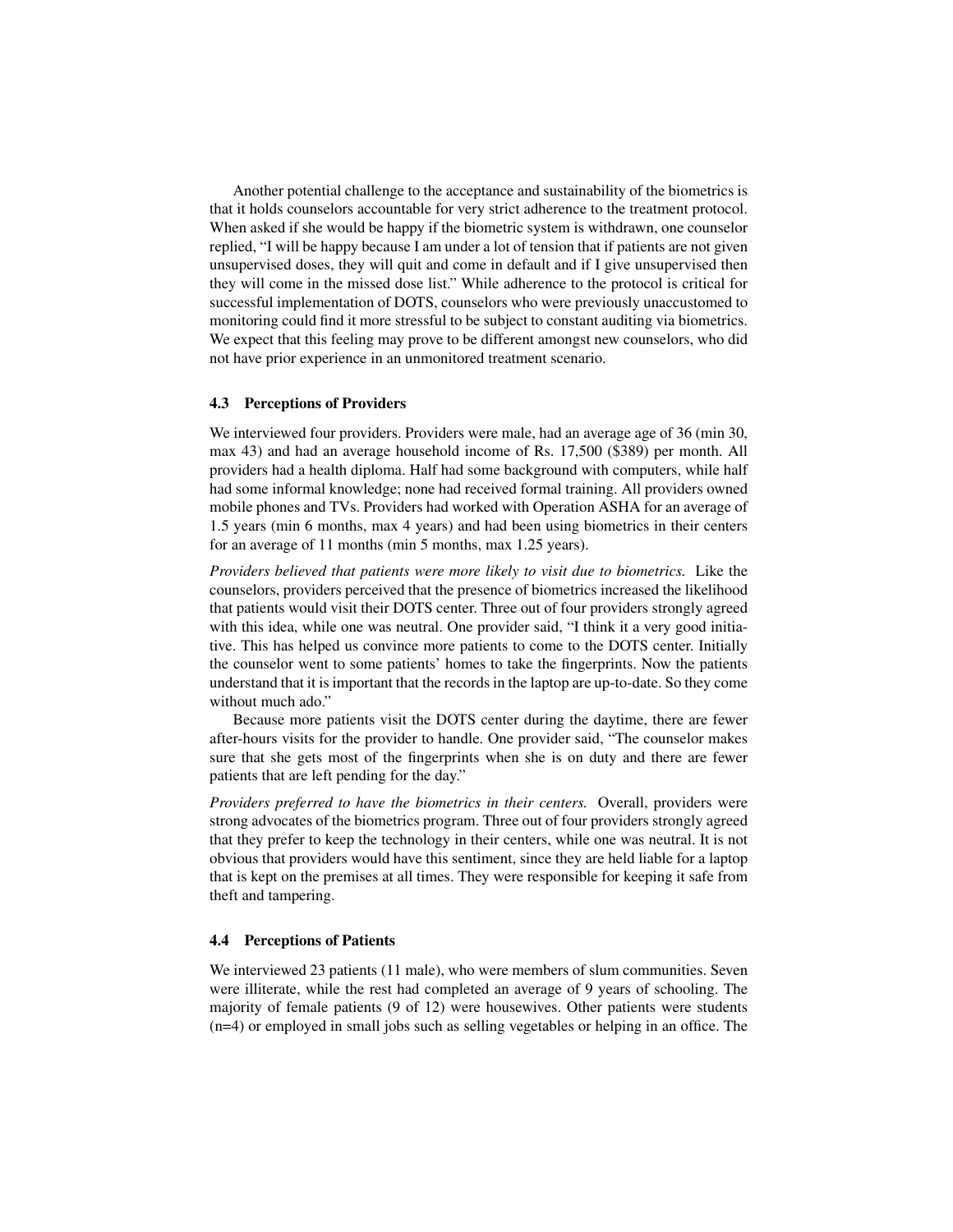average household income amongst patients was Rs. 8300 (\$184) per month. Almost all of the patients (21 out of 23) owned a mobile phone, and most (17 out of 23) owned a TV. They were enrolled with OpASHA's treatment program for an average of 3.9 months (min 2 months, max 8 months).

*Patients had varied understandings of the purpose and benefit of biometrics.* While the intent of the biometric system was explained briefly to patients by the counselor, the purpose and benefits of biometrics were not understood in all cases. This may have been compounded by the patients' unfamiliarity with biometric technology. Only two patients had used biometrics before (one for attendance in an office, and one for registering for an insurance scheme).

We asked patients to explain why the biometrics were in use. Sixty-one percent of respondents understood well, for example, saying that "it is for my benefit so that I come every day and give my fingerprint." However, 39% of respondents could not articulate the intent of the system. About half of patients (52%) expressed positive feelings for the biometrics, saying that it was "good" or similar, while the remaining patients did not offer an opinion.

When asked if the biometrics was helping the treatment, some patients perceived an impact. For example: "It is definitely helping the patients. Because of laptops the patients are coming to the center, and when they are here they will take their medicine also." However, others were not clear on how the system helps the patient. Several said that they "can't say" whether the biometrics helps the patients, while one patient, perhaps in an attempt to please the interviewer, said "Yes [it helps], but I can't say how."

When asked if the biometrics helped them personally, one patient said that her primary motivation in visiting the DOTS center was not due to biometrics, but due to better health: "I don't know [if the system helps me]. I would have come even if this device wasn't there because I want to get well." At the same time, another patient admitted that the biometrics changed her behavior in visiting the DOTS center: "I think so. If laptop wouldn't have been here I may not have come to the center so regularly but would have sent my husband."

Several patients were impressed that the organization was investing expensive resources in their treatment, and in turn felt more motivated to visit centers. A counselor recounted a story in which one patient encouraged another by saying, "The government and organization is doing so much to treat us – free medicines, free tests, even facility of attendance system to ensure that we get well. In spite of this if we can't come to the center to treat ourselves then we don't deserve to be treated!"

At the same time, some patients acknowledged that due to the biometric monitoring, they were under increased pressure to visit the DOTS centers, and this could sometimes lead to inconvenience. One counselor recalled, "The drivers have a problem coming to the center as they have erratic hours of duty. Earlier they could come on non-schedule day and take their medicine. Now they are under compulsion to come themselves and on the scheduled day. Such patients don't like this system." We view this sentiment as evidence that the biometrics is having its intended effect. While the treatment protocol may be inconvenient at times, when followed closely it ensures that all patients are cured.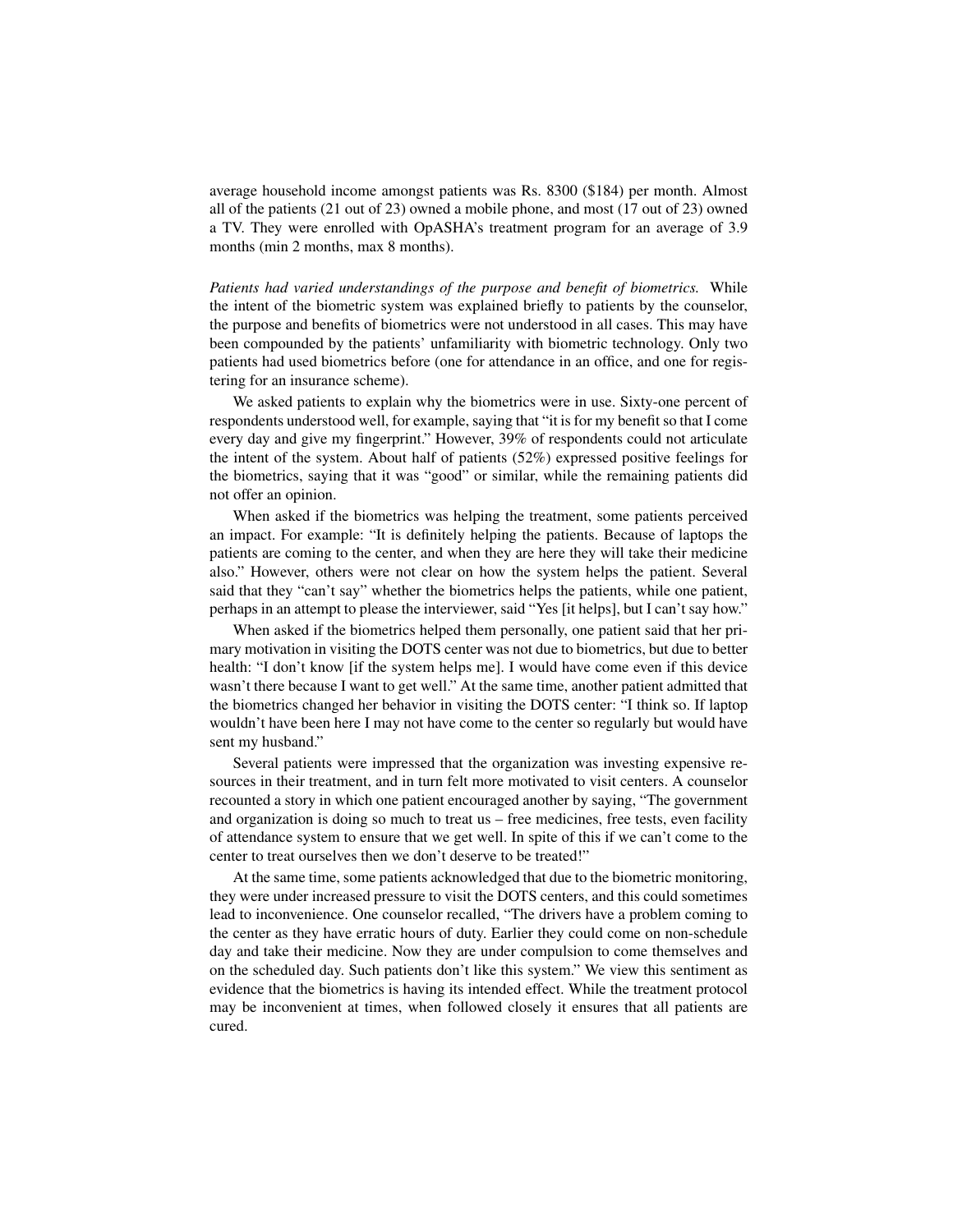## 5 Study Limitations

One limitation of our study is that responses of participants may have been biased due to *demand characteristics*, which is the tendency for participants to adjust their responses to conform with the investigator's expectations. Since our interviewer was a known champion of the biometric terminals, and also held an influential position in the organization, respondents could have felt pressure to speak positively about the technology.

To account for this contingency, we performed a second round of (shorter) interviews in which a different interviewer posed one of the same questions to the counselors. This interviewer (the second author) also contributed to the biometrics project, but had less interaction with the counselors to date and was thus less of an authority figure in their eyes. He asked counselors, "would you be disappointed if biometrics was removed from the program?" While 7 counselors responded similarly to before, one counselor reversed her stance, confessing that she was "a little scared" to admit to the first interviewer that she didn't want the terminal. She said the terminal was heavy and difficult to carry. This experience prompted us to study demand characteristics in more detail, culminating in an independent demonstration of dramatic response bias when working with underprivileged populations in India [1].

Unfortunately it is too late for us to precisely characterize or compensate for the influence of response bias on the results reported in this paper. We believe that most of the sentiments are genuine, especially those supported by concrete anecdotes. However, an independent assessment using interviewers that are not associated with the project, and not of greater social status than the counselors, could help to corroborate our findings.

#### 6 Conclusions

This paper examines the potential benefits and hazards of deploying a biometric attendance terminal in a real-world healthcare setting. Unlike prior studies, our work focuses on low-income communities in India, where the role of biometrics is currently an active subject of scrutiny and debate. While our findings are preliminary, and based only on the opinions of stakeholders in the program, they do suggest that biometrics can play a positive role in persuading patients to adhere to a treatment protocol – in this case, ensuring regular consumption of tuberculosis medications.

Our interviews suggest two primary mechanisms by which biometrics is affecting behaviors. First, it persuades the counselor: by offering a transparent and tamperproof record of attendance, it makes counselors more accountable and thus more incentivized to attract patients to the center. Second, it persuades the patient: as most patients understand that the biometrics system cannot be fooled, they come to the center to avoid causing any negative repercussions for the counselor, or for themselves. There may also be a third element of persuasion, that we have yet to study, which is the influence on program managers as they start to incorporate biometric reports into their daily supervision of staff.

Future research could further investigate the relative role and interplay of these mechanisms. However, our goal in this paper was not to isolate the mechanisms of persuasion, but rather to understand whether biometrics, on the whole, can make a real tu